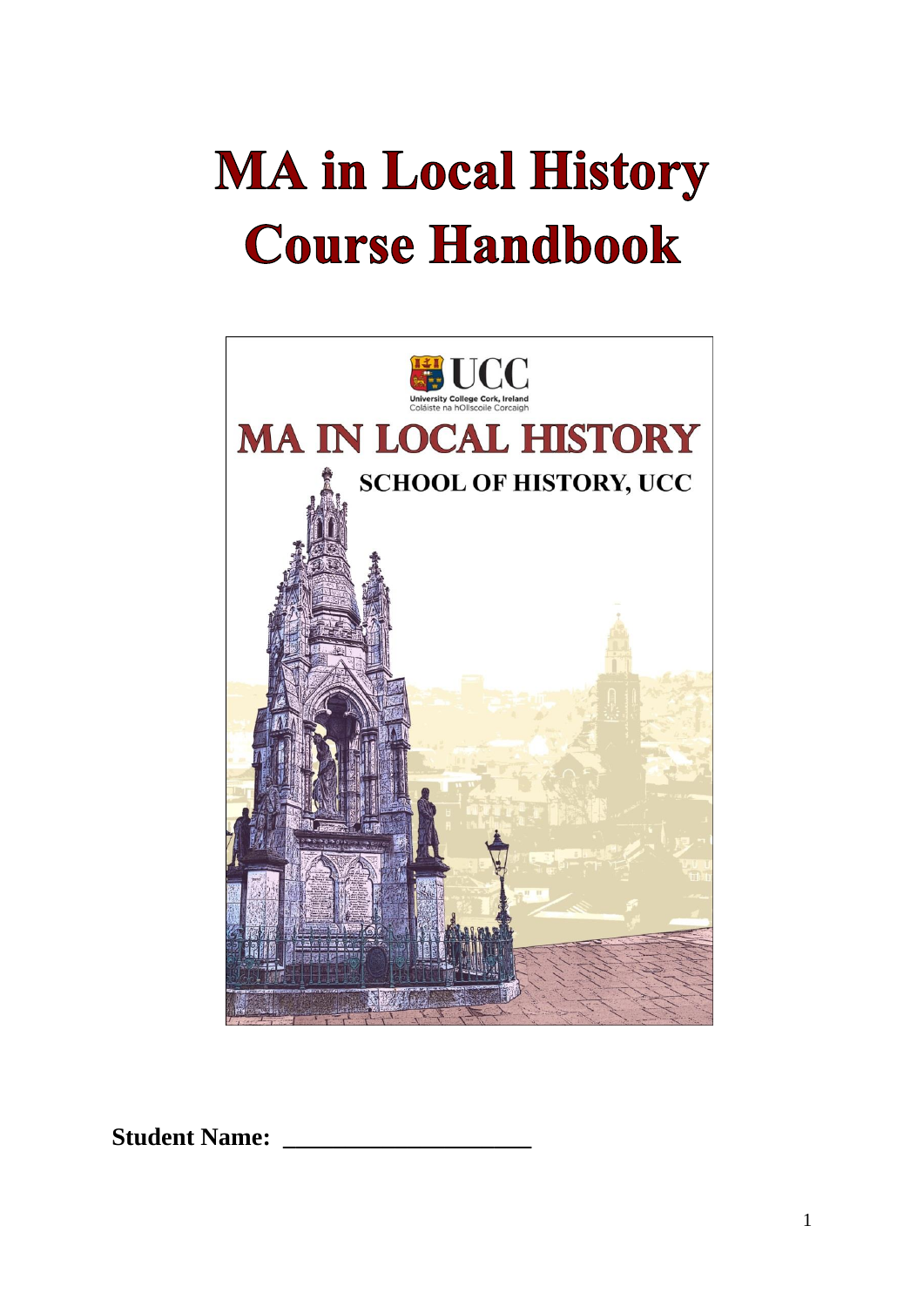# **MA in Local History, 2018-2020**

| <b>Module Co-ordinator:</b> | Name:<br><b>Office Telephone:</b><br>Email: | Dr Donal Ó Drisceoil, 2 Perrott Ave.<br>021-4903048<br>d.odriscoll@ucc.ie |
|-----------------------------|---------------------------------------------|---------------------------------------------------------------------------|
| <b>Module Lecturer:</b>     | Name:<br>Email:                             | Dr Rachel Murphy,<br>rachel.murphy@ucc.ie                                 |
| Administrator:              | Name:<br><b>Office Telephone:</b><br>Email: | Maeve Barry, 5, Perrott Avenue<br>021-4902124<br>maeve.barry@ucc.ie       |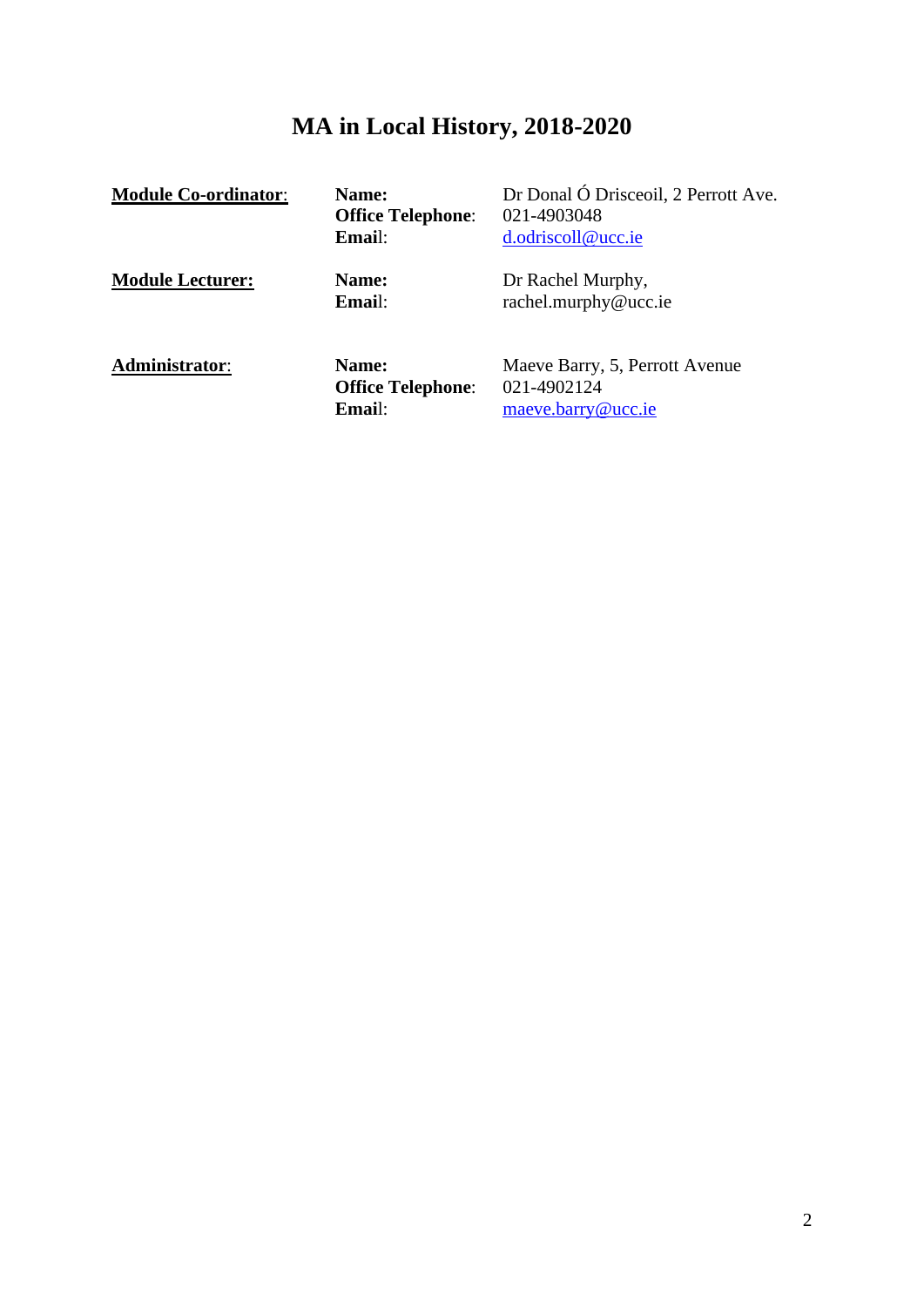## **Lecture Timetable 2018-2019**

**Lectures**: Wednesday, 6.30 - 8.30 pm **Venue**: ORB 101

#### **Semester 1: HI6031 Irish Local History: Sources and Methods**

#### **Timetable**

| Week           | <b>Date</b> | <b>Theme</b>                                                         |
|----------------|-------------|----------------------------------------------------------------------|
| $\mathbf{1}$   | 12.09.18    | Welcome, introduction. What is Local History?                        |
| $\overline{2}$ | 19.09.18    | Primary and Secondary Sources. Visit to the Boole Library            |
| 3              | 26.09.18    | Primary and Secondary Sources. Visit to Special Collections/Archives |
| $\overline{4}$ | 03.10.18    | Approaches to Local History                                          |
| 5              | 10.10.18    | Reading the Landscape (Dr Richard Scriven)                           |
| 6              | 17.10.18    | Maps: Sourcing and reading maps.                                     |
| $\overline{7}$ | 24.10.18    | <b>Census and Parish Records</b>                                     |
| 8              | 31.10.18    | <b>Valuation Office Records</b>                                      |
| 9              | 07.11.18    | Brian McGee (Cork City & County Archives), Dan Breen (Cork)          |
|                |             | Museum), Donal O Drisceoil on Cork City and County Libraries         |
| 10             | 14.11.18    | Estate records                                                       |
| 11             | 21.11.18    | Sources for Urban History                                            |
| 12             | 28.11.18    | Folklore/Oral History: Cliona O'Carroll, Béaloideas/Folklore and     |
|                |             | Ethnology                                                            |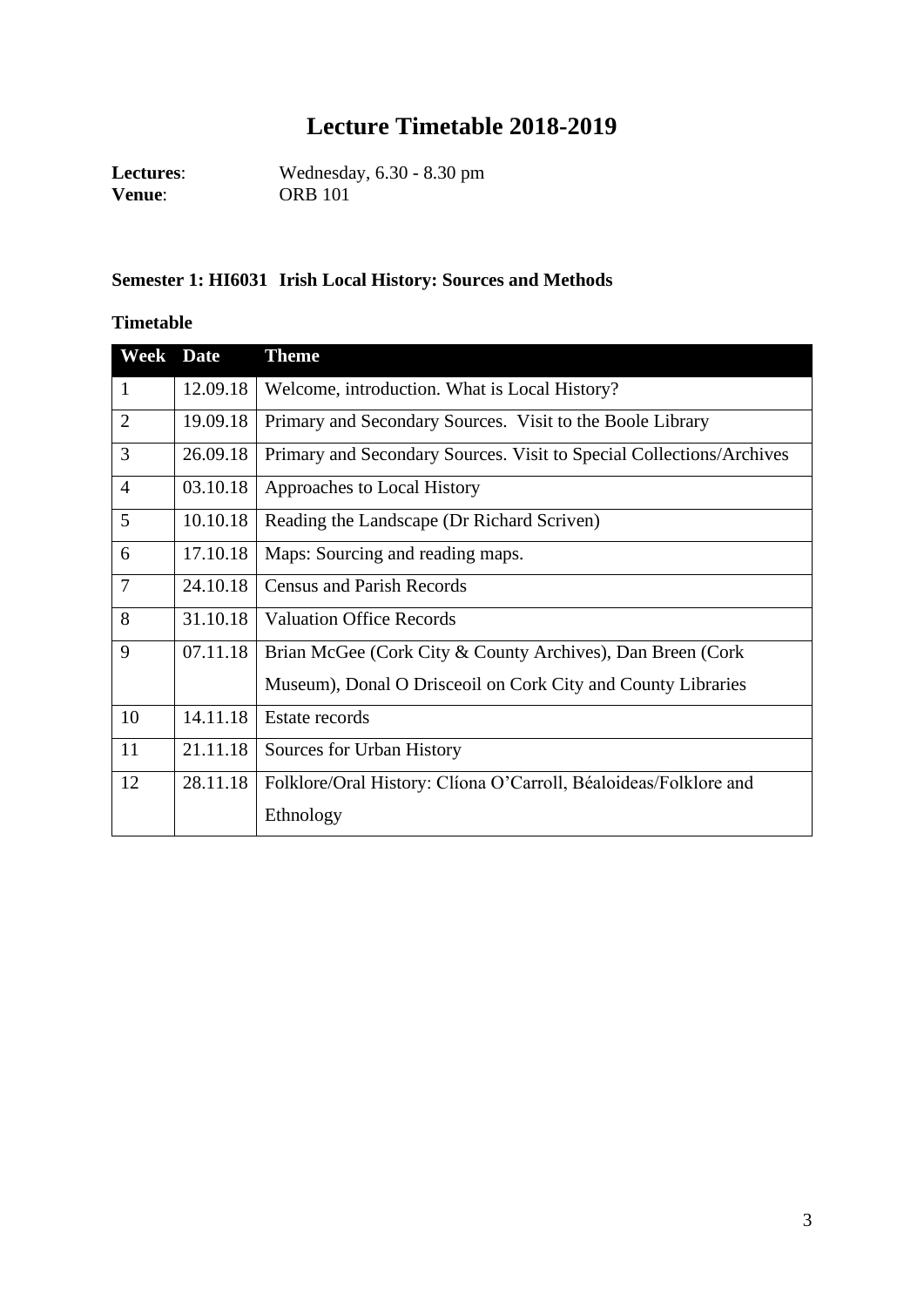## **Semester 2: HI 6030 Perspectives on Cork Local History**

| Date                       | Speaker                    | Theme/Topic                                                                                                     |
|----------------------------|----------------------------|-----------------------------------------------------------------------------------------------------------------|
| 16 January                 | Dominic Carroll            | Historiography:<br>Perspectives on Cork Local History                                                           |
| 23 January                 | Tom Spalding               | Landscape and material history:<br>Emerging from the Mire: the physical development<br>of Cork city 1690 - 1800 |
| 30 January                 | Hiram Morgan               | Military/political history:<br>War in Cork, 1598-1602                                                           |
| 6 February                 | Maeve O'Riordan            | Gender and history:<br>Accessing the Female Voice: the Bantry and Grehan<br>(Banteer) estate collections        |
| 13 February                | Marita Foster              | Socio-economic history:<br>Emigration from 19th-century Cork                                                    |
| 20 February                | Regina Sexton              | Socio-economic/cultural history:<br>Food and Cork: historical perspectives                                      |
| 27 February                | Rachel Murphy              | Urban history:<br>Trades in Cork City in the 18th and 19th centuries                                            |
| 6 March                    | Andy Bielenberg            | Demographics and religion:<br>Protestants in Cork: historical perspectives                                      |
| 13 March                   | John Borgonovo             | Contested history:<br>Cork and the Irish Revolution                                                             |
| 20 & 27 March & 3<br>April | <b>Class presentations</b> |                                                                                                                 |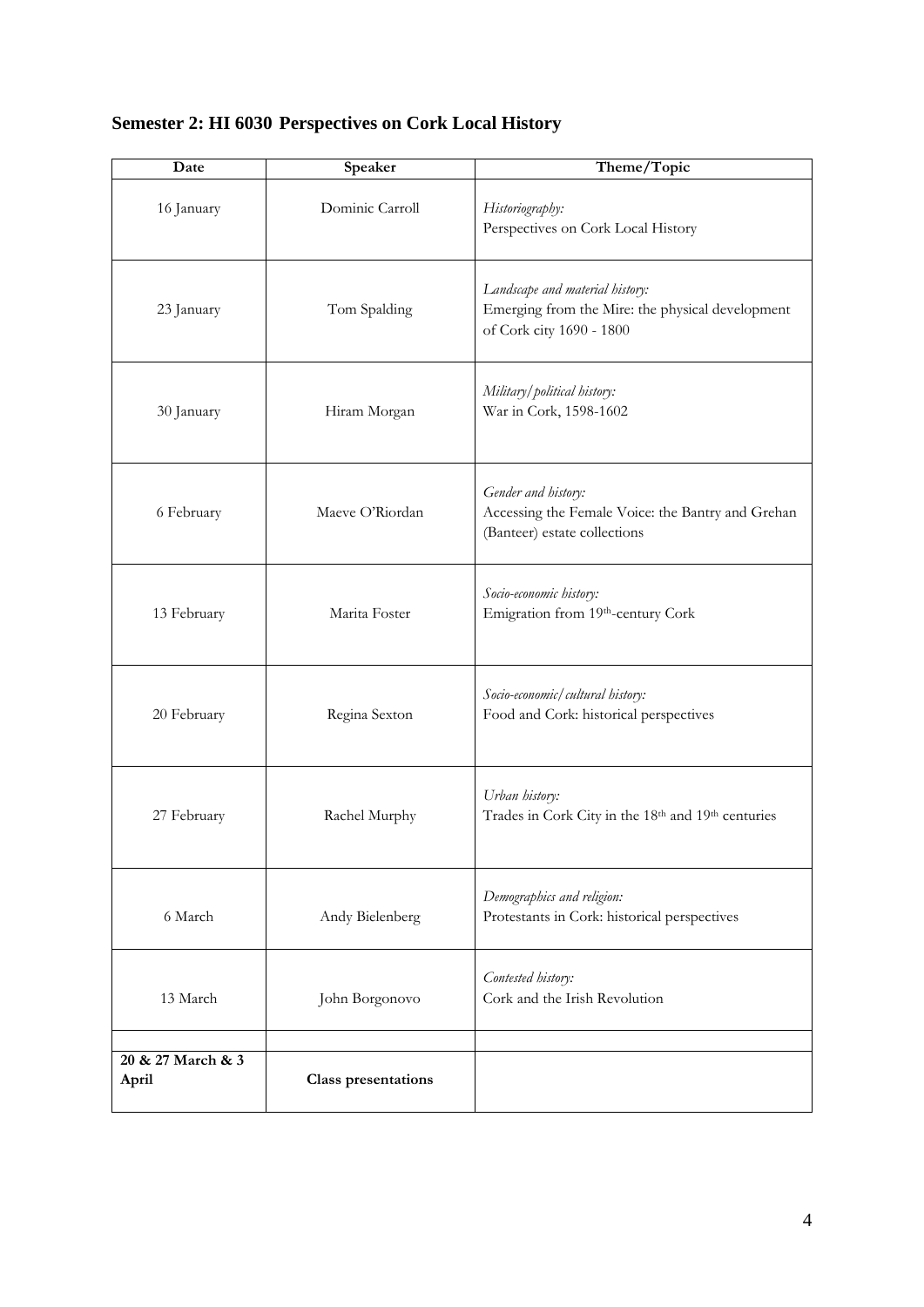## **General Information**

| <b>PAC Course Code: CKE43</b> |                                       |
|-------------------------------|---------------------------------------|
| NFO:                          | Level 9, Major Award                  |
| <b>Qualification:</b>         | <b>MA</b>                             |
| <b>Duration:</b>              | 2 years part-time (evening programme) |

#### **Coursework**

The part-time MA Degree in Local History is offered by coursework and assessment and runs for two years (part-time) from the date of first registration for the programme. Coursework consists of a taught component of weekly evening lectures (Wednesday 6.30 p.m. - 8.30 p.m.) and seminars in Year I.

Evaluation is by a 5,000 word essay and continuous assessment in Part I, to be completed by the end of semester in year one, and a 25,000-30,000 word dissertation on an approved topic in Part II must be submitted by the end of year two.

The taught component will consist of lectures/seminars/workshops specially tailored to provide a practical guide to the writing of Irish local history, indicating the main sources, their location and how best they might be exploited. Methodological issues will be discussed in order to help the student avoid the potential pitfalls associated with the interpretation and presentation of local history.

### **Programme Learning Outcomes**

On successful completion of this programme students should be able to:

- ➢ Demonstrate a thorough knowledge of their particular field of study
- ➢ Demonstrate a critical awareness of the major issues and problems within the study of local history
- ➢ Demonstrate competency in a range of high-level research training methodologies and a range of discipline specific research skills
- $\triangleright$  Take responsibility for their research agenda and project, and initiate and evaluate appropriate methodologies
- ➢ Assess their progress and accept responsibility for their professional development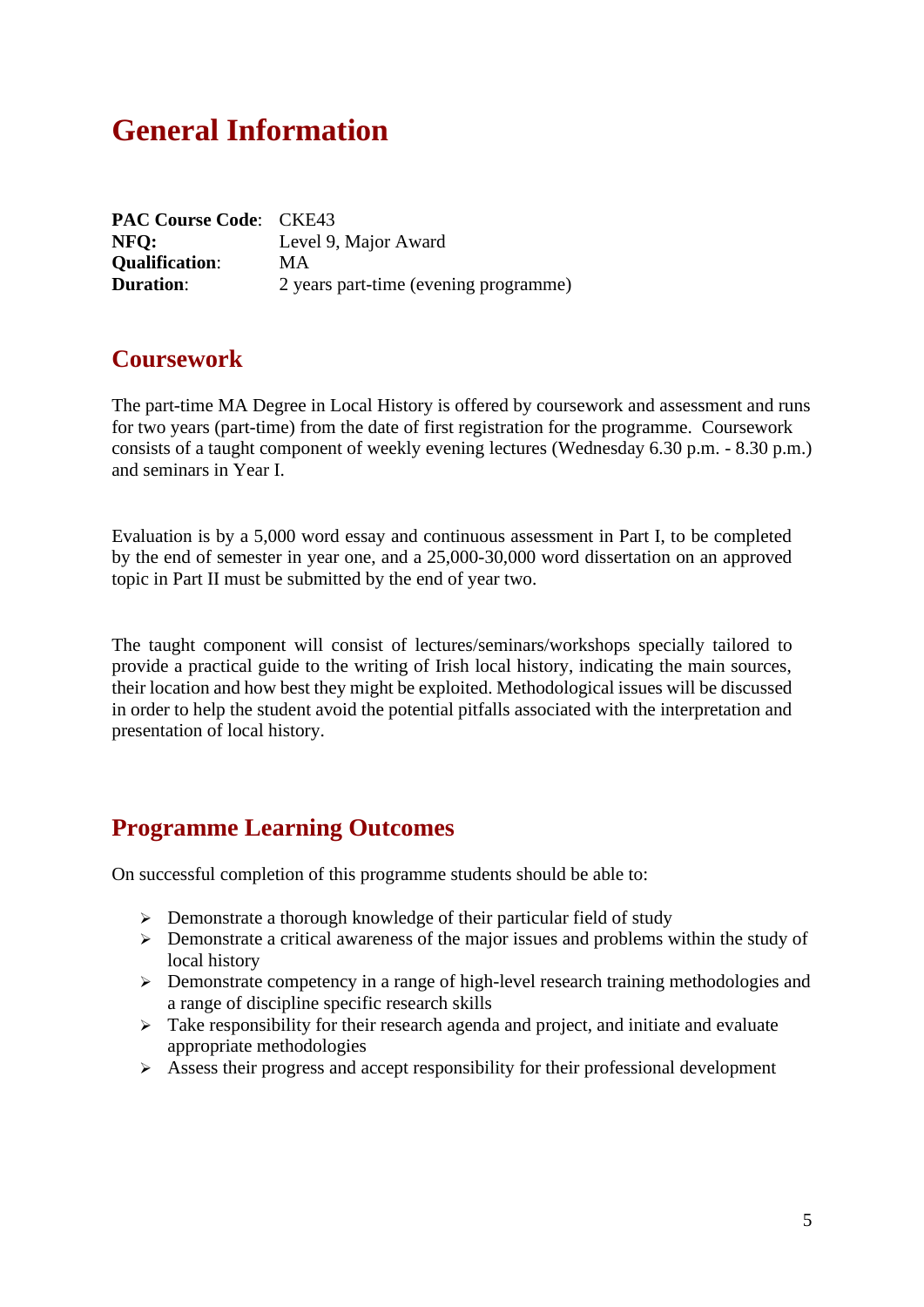## **Plagiarism**

Plagiarism is the presentation of other people's ideas and words as your own without clearly acknowledging your sources. Plagiarism is a serious offence and is not taken casually if detected. All written work submitted by students for their MA degree **must** be their own. If you borrow a paragraph, sentence or even a long phrase from some other author (including Internet sources), you are **obliged** to put the words in quotation marks and to acknowledge the original author by providing a reference in the footnotes. While it may be appropriate, for purposes of clarification and elaboration, to quote someone's argument at length, the text must be identified and the original author must be acknowledged.

**Note:** You cannot merely exchange a few words in what is otherwise someone else's sentence or paragraph and declare it to be your own. All writing and thinking must be your own; if it is not, you must cite it appropriately*.* Please take note that you cannot plagiarise yourself by cutting large chunks of work submitted for seminar papers or your literature review and pasting it into your dissertation. You must submit developed and revised work in order to receive credit for your dissertation.

Plagiarism is equivalent to cheating. There are serious penalties. Details can be found online at: <http://www.ucc.ie/en/exams/procedures-regulations/>

## **Writing Guidelines**

The School of History recommends '*Up with which I will not put'*. *Writing skills for students*. This booklet is available from Charlotte Holland, School of History, 3 Perrott Avenue and is priced  $\epsilon$ 7.00. Various guidelines will also be provided in class and via Blackboard (see below).

### **Blackboard**

All students should familiarise themselves with Blackboard, UCC's online learning environment, and log in regularly to check for any announcements or updates.

All information relating to the MA Local History is posted on the Blackboard site, including lecture schedules, notes and supporting materials. Blackboard is also used for online discussions and we would encourage you to use this facility to engage with your fellow students between classes. Written work, including learning journals and research diaries will be hosted on Blackboard, and it will also be used to submit essays.

Blackboard is accessed via the following url:<https://blackboard.ucc.ie/> using your student number and IT password. Training on Blackboard will be provided in class.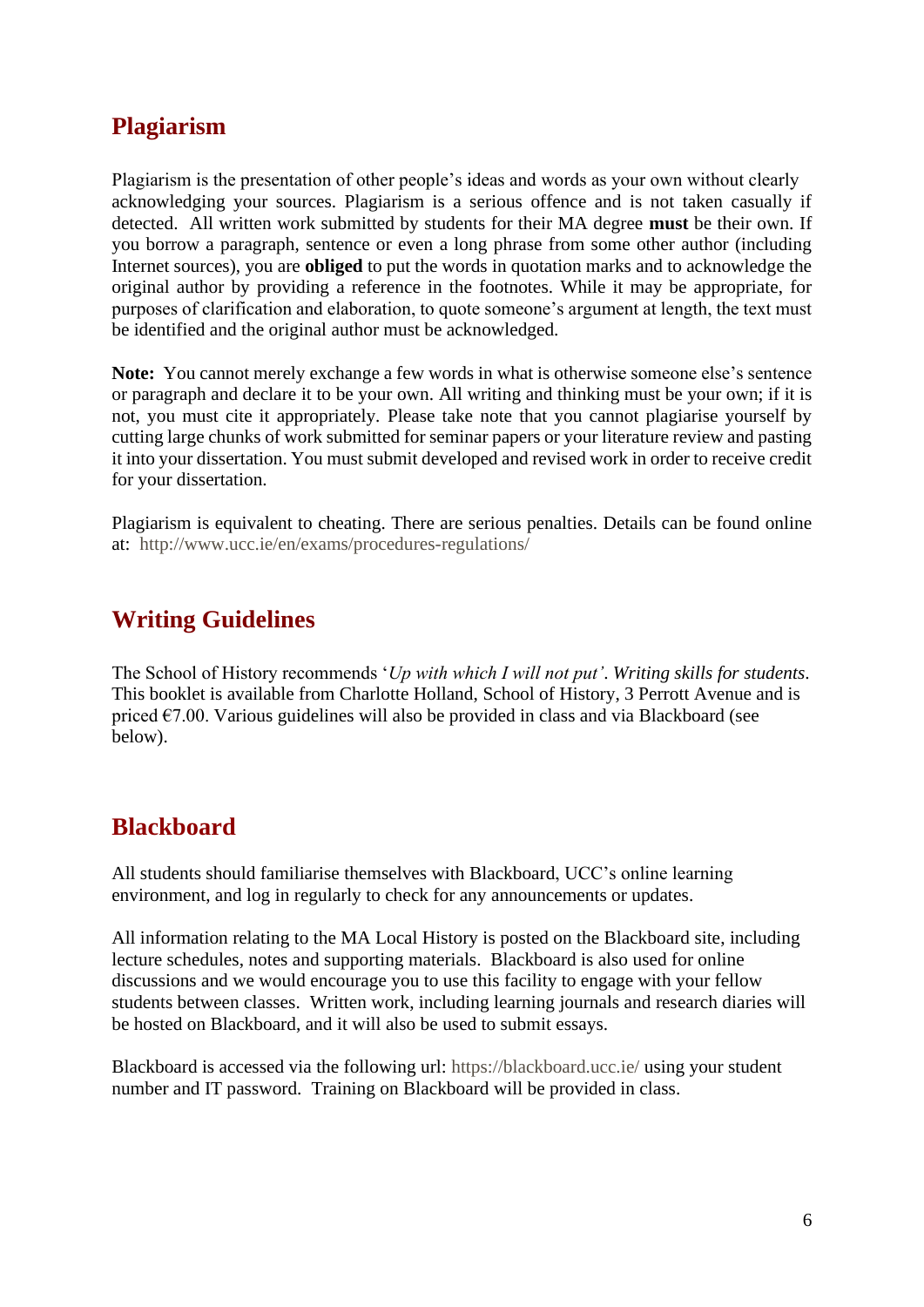## **Programme Requirements**

In Part I, Year I students take taught modules to the value of 30 credits. Students will also undertake work on the dissertation to the value of 15 credits during Year 1. In Part II, Year 2, students complete a research dissertation of 25,000-30,000 words to the value of 60 credits.

Students take 90 credits as follows:

**Part I - Year 1 [HI6028](http://www.ucc.ie/modules/descriptions/HI.html#HI6028)** Independent Research I (5 credits) **[HI6029](http://www.ucc.ie/modules/descriptions/HI.html#HI6029)** Independent Research II (5 credits) **[HI6030](http://www.ucc.ie/modules/descriptions/HI.html#HI6030)** Perspectives on Local Cork History (10 credits) **[HI6031](http://www.ucc.ie/modules/descriptions/HI.html#HI6031)** Local History Research: Sources and Methods (10 credits) *plus* Students undertake workload to the value of 15 credits on the thesis which will be assessed at the end of Year 2.

**Part II - Year 2 [HI6027](http://www.ucc.ie/modules/descriptions/HI.html#HI6027)** Research Dissertation (60 credits)

#### **Assessment**

#### **HI6028 Independent Research I**

**Assessment:** Total Marks 100: Continuous Assessment 100 marks (Detailed research proposal and plan: 100 marks). **Submission date: April/May 2019 – dates TBC** *See below for details*

#### **HI6029 Independent Research II**

**Assessment:** Total Marks 100: Continuous Assessment 100 marks (Literature review and bibliography: 50 marks; class presentation: 50 marks). Literature review and bibliography submission: **April/May 2019 – dates TBC**

Class presentation: **March/April 2019 – dates TBC** *See below for details*

#### **HI6030 Perspectives on Cork Local History**

**Assessment:** Total Marks 200: Continuous Assessment 200 marks (1 x 5,000-word essay on a topic of your choice on Irish local history, which has been approved by the course coordinators).

Submission date: **April/May 2019 – dates TBC**

#### **HI6031 Local History Research: Sources and Methods**

**Assessment:** Total Marks 200: Continuous Assessment 200 marks (learning journal: 100 marks; research diary: 100 marks)

**Submission date: April/May 2019 – dates TBC** 

*See below for details*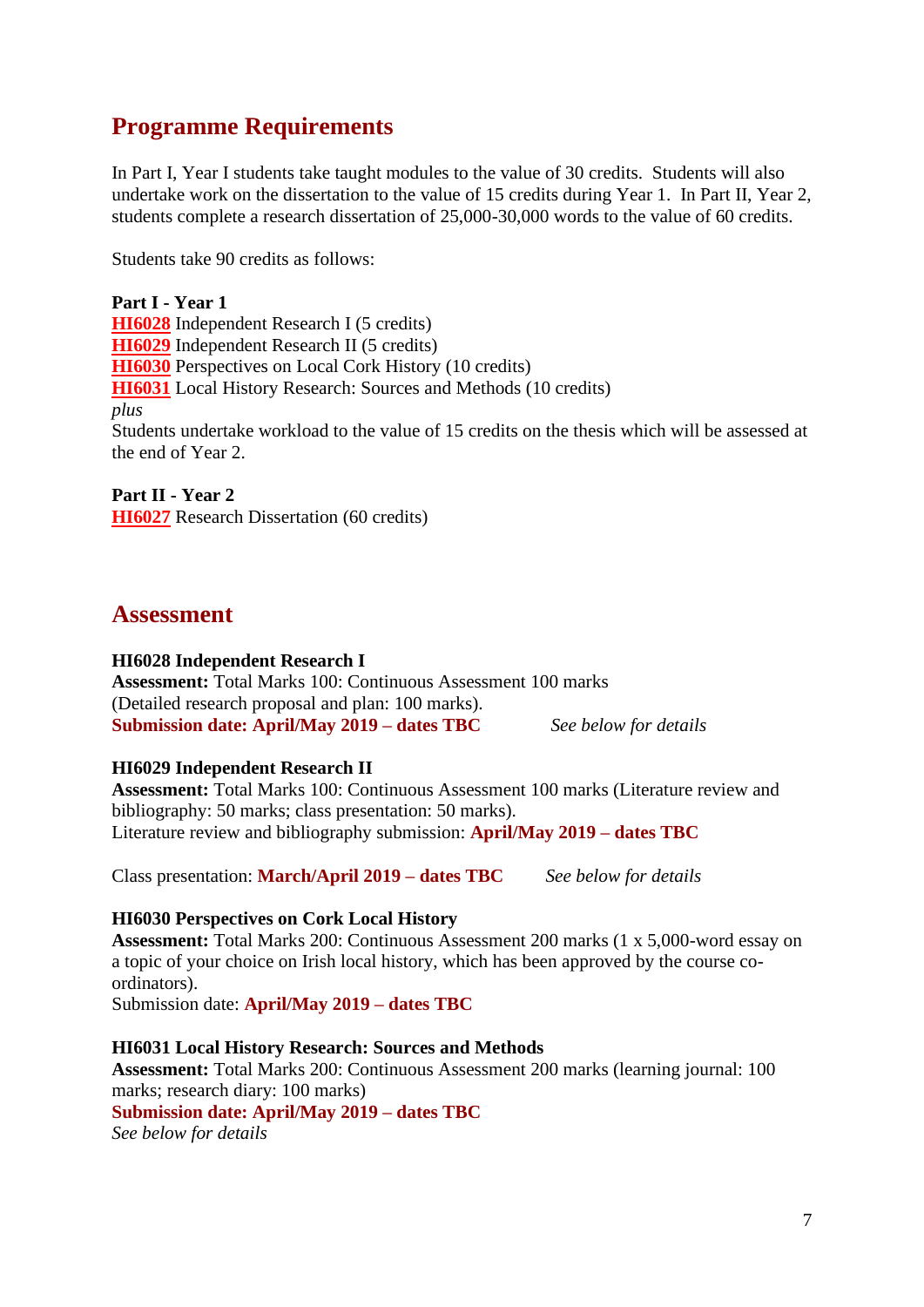| <b>SUBMISSION DATE</b>                      | <b>COURSEWORK</b>                                                                                                           |
|---------------------------------------------|-----------------------------------------------------------------------------------------------------------------------------|
| <b>April/May 2019 – dates</b><br><b>TBC</b> | 5,000-word essay on a topic of your choice on<br>Irish local history, which has been approved by<br>the course co-ordinator |
|                                             | Research proposal and plan                                                                                                  |
|                                             | Learning journal and research diary                                                                                         |
| <b>April/May 2019 – dates</b><br><b>TBC</b> | Literature review and bibliography (c. $1,000 -$<br>$2,000$ words)                                                          |
| <b>April/May 2019 – dates</b><br><b>TBC</b> | Class presentation (10-15 minutes, based on<br>your research – schedule will be finalised<br>nearer the date)               |

## **Summary of coursework requirements**

## **Research proposal and plan**

 $(c.1,000 - 2,000$  words)

The content of your dissertation research proposal:

- $\triangleright$  Brief introduction of the topic.
- ➢ Description of the primary goals and the objectives of your research.
- $\triangleright$  Description of the methodology and your research procedure sources and archives you plan to use; a preliminary literature review (see below), etc.
- $\triangleright$  Discussion of the expected results.
- ➢ Rough schedule of research and writing up to submission date.

## **Learning Journal**

The online learning journal should be completed each week after the lecture. You should note down your thoughts in relation to each seminar, i.e. what did the class address? Did you find it useful? How did it relate to your own area of interest? Did you learn any new techniques or skills? Did a class challenge previously-held assumptions? What were the strengths and weaknesses of this module? Note that the content you create this semester will be combined with your learning journal of the second module, Perspectives on Cork Local History, which takes place in Semester 2. The final learning journal will be submitted at the end of Semester 2 and should be c. 2,000 words.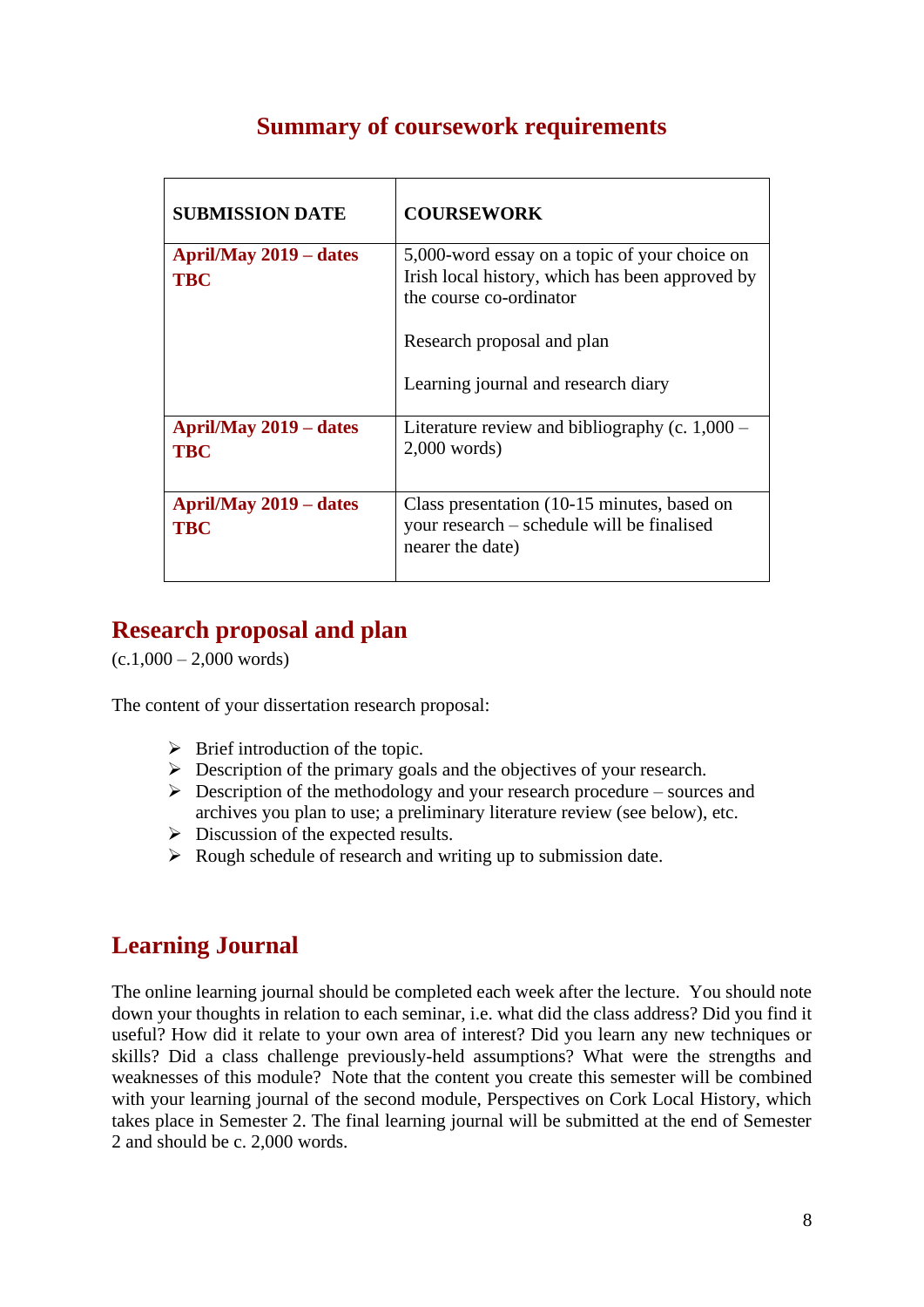## **Research Diary**

The research diary should include: discussion of your own reading and research over the first academic year, in relation to your thesis topic, essay topic, and in general. Problems encountered, insights gained, etc.

## **Literature Review**

 $(c.1,000 - 2,000$  words)

#### **What is a literature review?**

A literature review sets out to identify the 'state of the art' in your chosen area. It is more than a list or a summary of the available literature pertaining to your topic. It classifies and critically evaluates what has been written on and around your topic, and is organised according to a guiding concept, e.g. your research objective.

Your review should:

- $\triangleright$  summarise what is known and unknown about your topic
- $\triangleright$  relate the various sources to each other, as well as analysing and evaluating them critically
- ➢ identify controversy, disagreement and debate
- $\triangleright$  identify new or under-utilised primary sources
- $\triangleright$  develop questions for further research

It should not:

- $\triangleright$  merely list all relevant literature
- $\triangleright$  evaluate existing contributions in isolation

#### **Why is a literature review important?**

A literature review is a vital element of research. It helps you to know your field: the available information, past and on-going research and, most importantly, gaps in the literature. It is the latter that you will be setting out to fill, to whatever modest extent.

It also demonstrates that you know your area, have critically engaged with the literature and are aware of the relevance and importance of your chosen topic.

The review additionally demonstrates the relevance of your research: it highlights the reason why you chose your particular topic and why the reader should pay attention to your contribution.

It also helps you to ensure that you are not repeating research already undertaken, but building on and extending it. The danger of spending a lot of time researching an area that has already been thoroughly covered is thus avoided.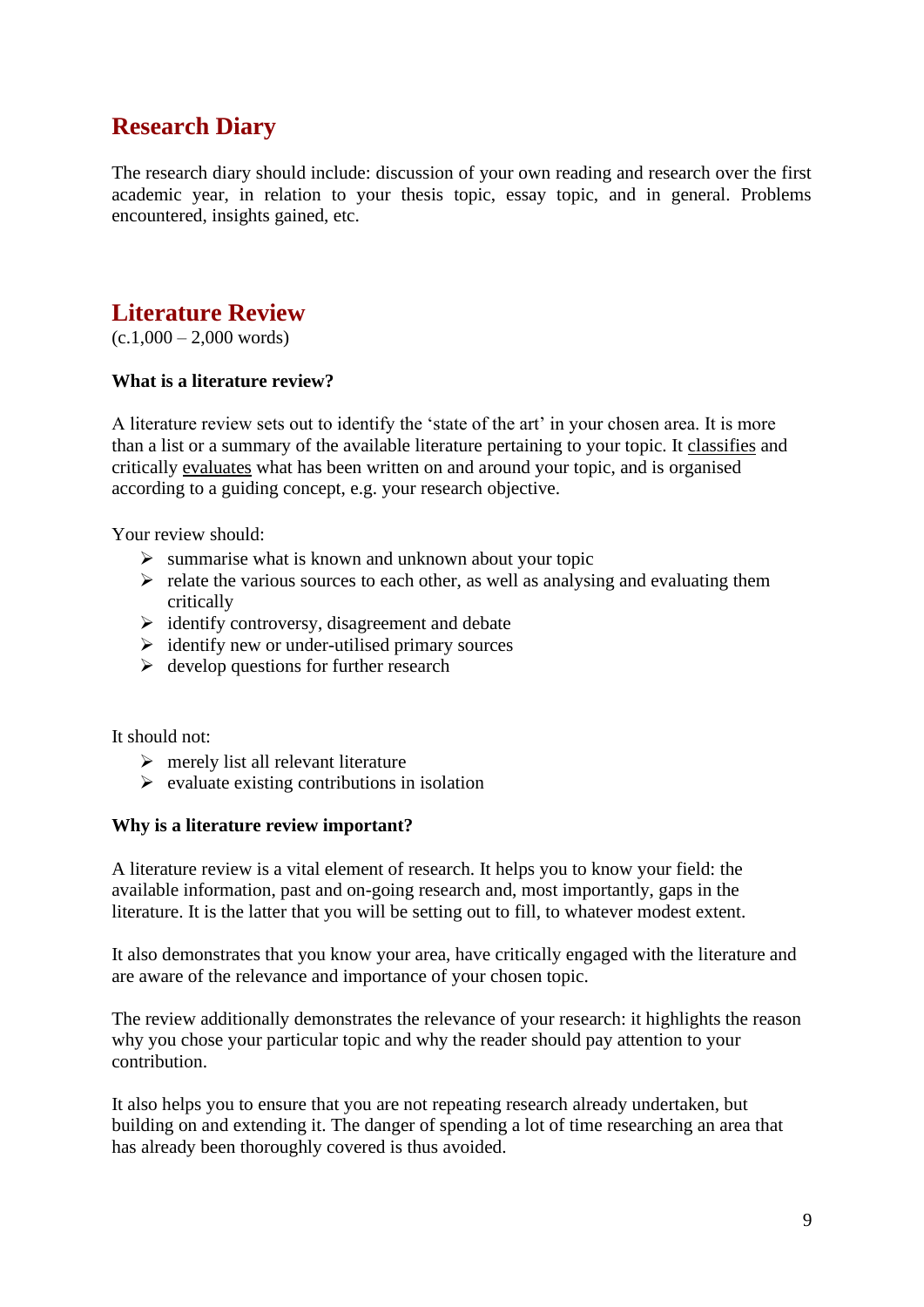#### **Doing a literature review**

Choose 5-10 sources as a start, and take detailed notes that answer questions such as the following:

- $\triangleright$  Why did you choose these sources?
- $\triangleright$  How do they relate to your research topic?
- ➢ How does each source relate to the others?
- ➢ What are the strengths and weaknesses of each source?
- ➢ Do these sources indicate a gap in the literature that your research could address?

#### **Where do you find these sources?**

An obvious place to begin is by checking the library shelves for books related to your topic. General texts in your area will often lead you, through footnotes, references and bibliographies, to other books, articles and primary sources related to your topic.

Journals in your general area should also be consulted. As well as articles, journals carry reviews that alert you to the literature and many often have bibliographies and lists of completed theses in a general area (e.g. Irish history).

Theses, published books and articles are also listed in electronic bibliographic databases, available in the library. The Internet also offers data bases and articles; ensure that the articles that you consult are from an authenticated scholarly source.

#### **Presenting your literature review**

Your review should be written and presented according to the departmental house style (see handbook). It is a good opportunity to develop good writing and citation habits from the start.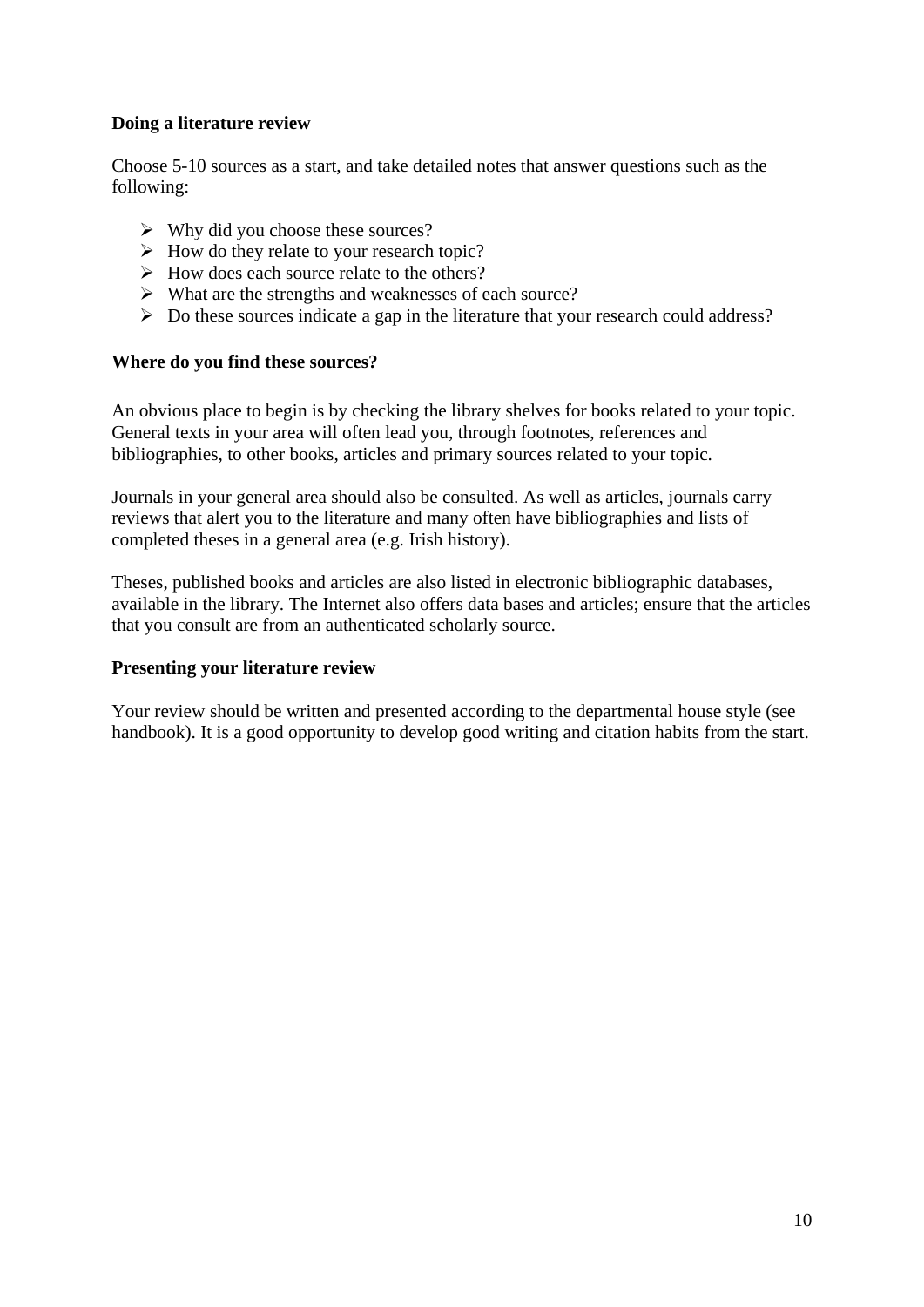## **Extracted from UCC Book of Modules**

## **HI6027 Research Dissertation**

#### **Credit Weighting:** 60

**Semester(s):** Semesters 1 and 2 and 3. (undertaken during Years 1 and 2 of the Programme).

**No. of Students:** Min 5, Max 20.

**Pre-requisite(s):** None

**Co-requisite(s):** None

**Teaching Methods:** Directed Study; Other (Supervision).

**Module Co-ordinator:** Dr Laurence M. Geary, Department of History.

**Lecturer(s):** Dr Donal O Drisceoil, Department of History; Dr Laurence M. Geary, Department of History; Staff, Department of History.

**Module Objective:** Completion of a research dissertation in the area of local history.

**Module Content:** Research and write a dissertation (25,000-30,000 words) on an approved topic in local history, carried out under the direction of a relevant member of the School of History.

**Learning Outcomes:** On successful completion of this module, students should be able to: · Articulate a thesis based on a synthesis of the research material. Deliver a dissertation that reflects the student's mature consideration of the research topic.

**Assessment:** Total Marks 1200: Continuous Assessment 1200 marks (25,000-30,000-word dissertation submitted for Winter Examination Board).

**Compulsory Elements:** Continuous Assessment. Submission of dissertation.

**Penalties (for late submission of Course/Project Work etc.):** Where work is submitted up to and including 7 days late, 10% of the total marks available shall be deducted from the mark achieved. Where work is submitted up to and including 14 days late, 20% of the total marks available shall be deducted from the mark achieved. Work submitted 15 days late or more shall be assigned a mark of zero.

#### **Pass Standard and any Special Requirements for Passing Module:** 40%.

**Formal Written Examination:** No Formal Written Examination.

**Requirements for Supplemental Examination:** No Supplemental Examination.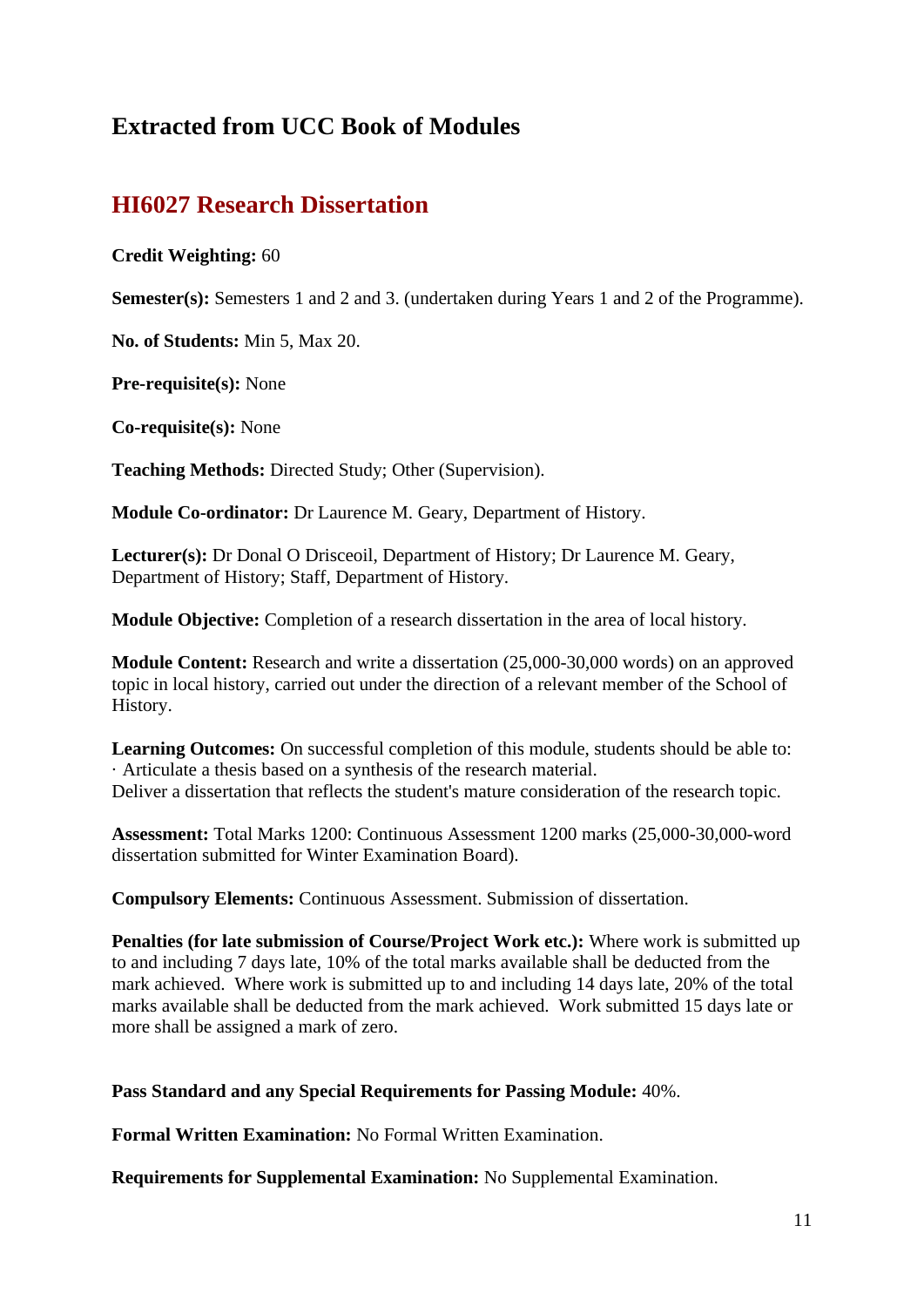## **HI6028 Independent Research I**

**Credit Weighting:** 5

**Semester(s):** Semester 1. (Year One)

**No. of Students:** Min 5, Max 20.

**Pre-requisite(s):** None

**Co-requisite(s):** None

**Teaching Methods:** 12weeks(s) Directed Study (incorporating directed archival research and in-class primary source workshops); 1 Other (archival field trip).

**Module Co-ordinator:** Dr Donal O Drisceoil, Department of History.

**Lecturer(s):** Staff, Department of History.

**Module Objective:** The development of the requisite research skills and methodologies to complete a dissertation related to local history based on independent research.

**Module Content:** Development of research skills through direct engagement with archives in field trips and in departmental workshops.

Learning Outcomes: On successful completion of this module, students should be able to:

· Demonstrate the ability to plan and conduct an independent research project.

· Engage with a range of relevant primary and secondary sources.

**Assessment:** Total Marks 100: Continuous Assessment 100 marks (Detailed research proposal and plan: 100 marks, to be submitted by the end of the first semester).

**Compulsory Elements:** Continuous Assessment.

**Penalties (for late submission of Course/Project Work etc.):** Where work is submitted up to and including 7 days late, 10% of the total marks available shall be deducted from the mark achieved. Where work is submitted up to and including 14 days late, 20% of the total marks available shall be deducted from the mark achieved. Work submitted 15 days late or more shall be assigned a mark of zero.

#### **Pass Standard and any Special Requirements for Passing Module:** 40%.

**Formal Written Examination:** No Formal Written Examination.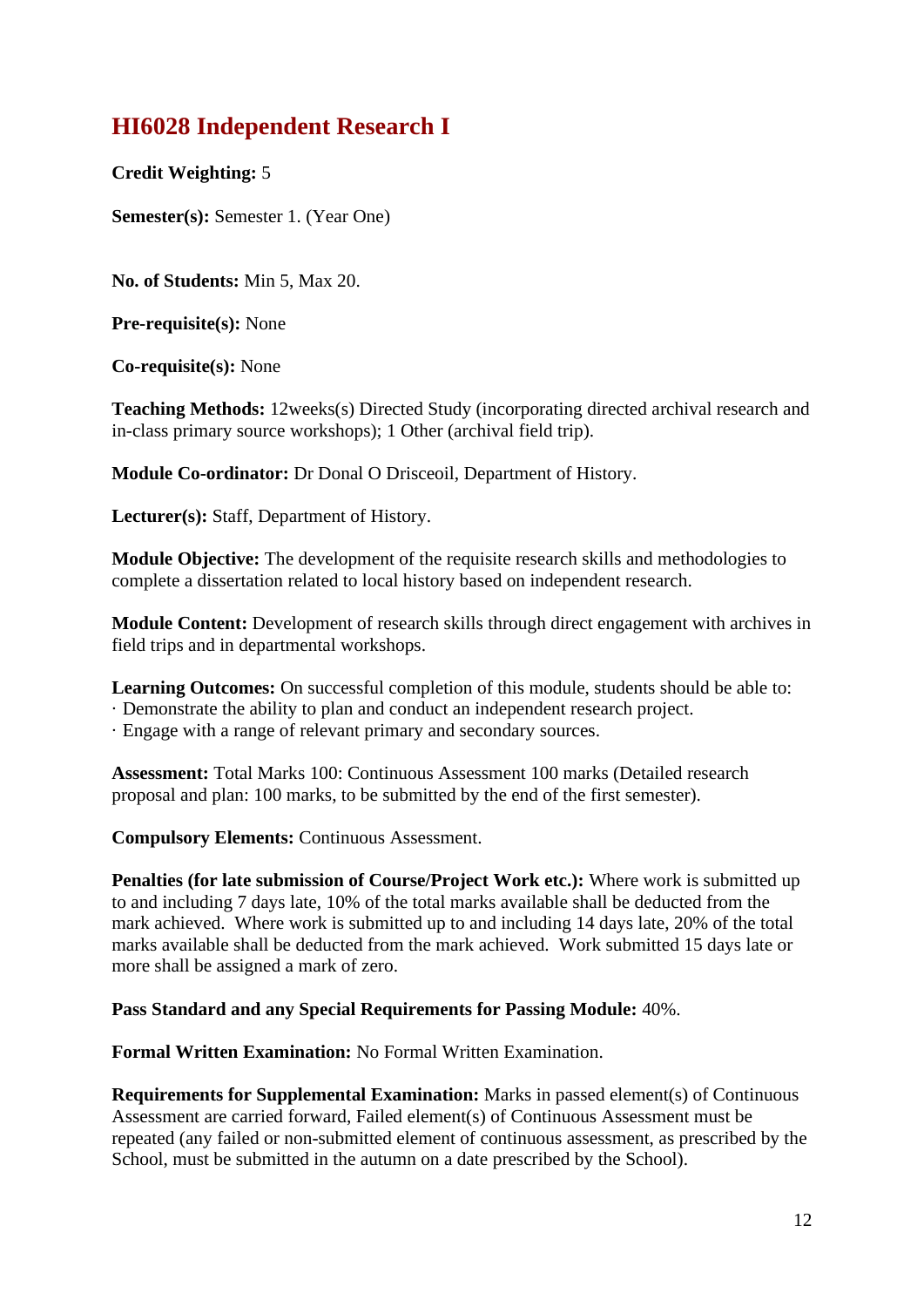## **HI6029 Independent Research II**

**Credit Weighting:** 5

**Semester(s):** Semester 2. (Year One)

**No. of Students:** Min 5, Max 20.

**Pre-requisite(s):** None

**Co-requisite(s):** None

**Teaching Methods:** 12weeks(s) Directed Study (incorporating directed archival research and in-class primary source workshops); 1 Other (archival field trip).

**Module Co-ordinator:** Dr Donal O Drisceoil, Department of History.

**Lecturer(s):** Staff, Department of History.

**Module Objective:** The development of the requisite research skills and methodologies to complete a dissertation related to local history based on independent research.

**Module Content:** Development of research skills through direct engagement with archives in field trips and in departmental workshops.

Learning Outcomes: On successful completion of this module, students should be able to:

· Complete a detailed literature review.

· Present their research findings in a professional manner in a class presentation.

**Assessment:** Total Marks 100: Continuous Assessment 100 marks (Literature review and bibliography: 50 marks; class presentation: 50 marks; to be completed by the end of the second semester).

**Compulsory Elements:** Continuous Assessment.

**Penalties (for late submission of Course/Project Work etc.):** Where work is submitted up to and including 7 days late, 10% of the total marks available shall be deducted from the mark achieved. Where work is submitted up to and including 14 days late, 20% of the total marks available shall be deducted from the mark achieved. Work submitted 15 days late or more shall be assigned a mark of zero.

**Pass Standard and any Special Requirements for Passing Module:** 40%.

**Formal Written Examination:** No Formal Written Examination.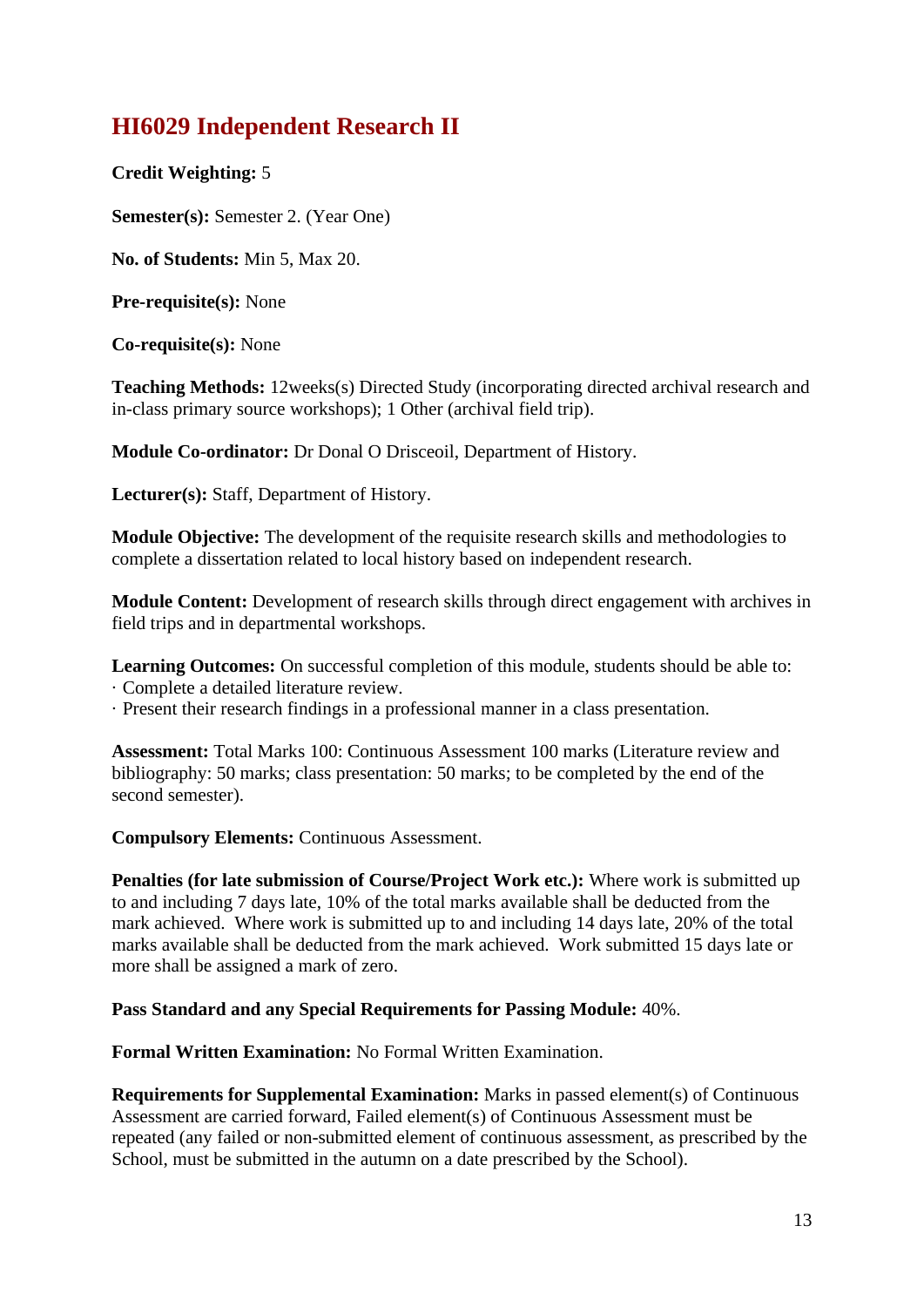## **HI6030 Perspectives on Cork Local History**

**Credit Weighting:** 10 **Semesters(s):** Semester 2. **No. of Students:** Min 5, Max 20. **Pre-requisite(s):** None **Co-requisite(s):** None

**Teaching Methods:** 12 x 2hr(s) Seminars.

**Module Co-ordinator:** Dr Donal O Drisceoil, Department of History.

**Lecturer(s):**, Dr Donal O Drisceoil Department of History; Dr Laurence M. Geary, Department of History; Staff, Department of History.

**Module Objective:** To examine the historical development of the Cork region from medieval to modern times, incorporating political, social, economic and cultural perspectives.

**Module Content:** The history of the Cork region from medieval to contemporary times is examined by a range of specialists. The course covers topics such as: the medieval city; Cork traditional foods; emigration from Cork; the Famine; sport; folklore; labour history; revolutionary Cork.

**Learning Outcomes:** On successful completion of this module, students should be able to: · Identify the key phases in the historical development of Cork region.

· Interpret Cork history from a variety of perspectives: social, economic, political, cultural.

· Historically locate and contextualise Cork's historical development within the broader sweep of national and international history.

**Assessment:** Total Marks 200: Continuous Assessment 200 marks (1 x 5,000-word essay).

**Compulsory Elements:** Continuous Assessment.

**Penalties (for late submission of Course/Project Work etc.):** Where work is submitted up to and including 7 days late, 10% of the total marks available shall be deducted from the mark achieved. Where work is submitted up to and including 14 days late, 20% of the total marks available shall be deducted from the mark achieved. Work submitted 15 days late or more shall be assigned a mark of zero.

**Pass Standard and any Special Requirements for Passing Module:** 40%.

**Formal Written Examination:** No Formal Written Examination.